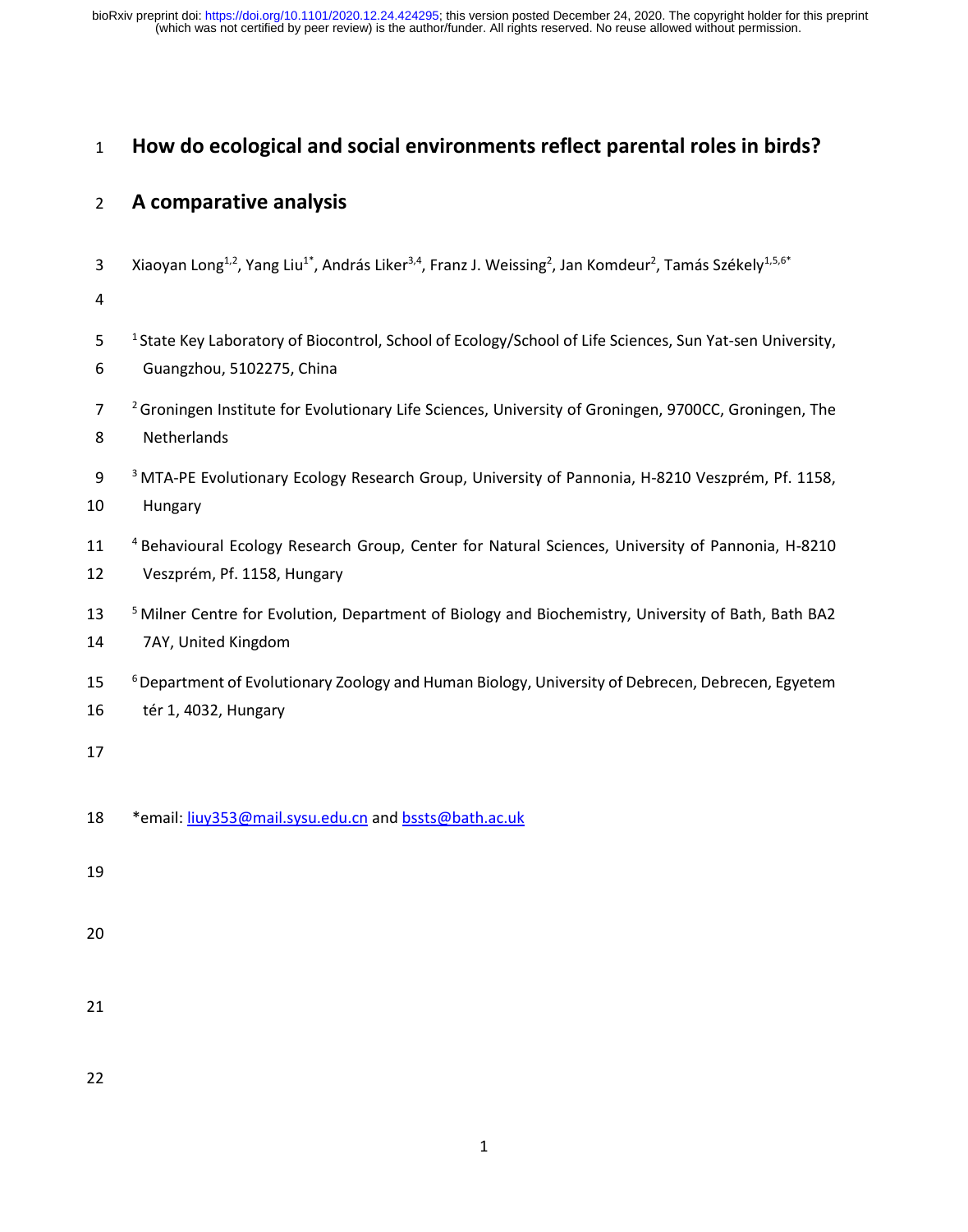## **Abstract**

 Parental roles are highly diverse in animal taxa. Since caring is an important determinant of fitness, understanding the origin and maintenance of various parental care strategies is a key question in evolutionary biology. Here we investigate parental care patterns in birds, which exhibit a remarkable diversity of parental sex roles. By means of phylogenetically informed comparative analyses we investigate whether and how care provisioning is predicted by ecology and social environment. Making use of the most comprehensive dataset including 1101 species that represent 126 avian families, we show that sex differences in parental care are neither related to food type nor to nest type, two key ecological factors. However, we found an effect of the social environment, as males tend to care relatively more in in colonial species than in non-colonial species. Taken together, these results highlight the importance of social effects for evolution of diverse parental sex roles.

## **Key words**

food type, nest type, coloniality, parental roles, social behavior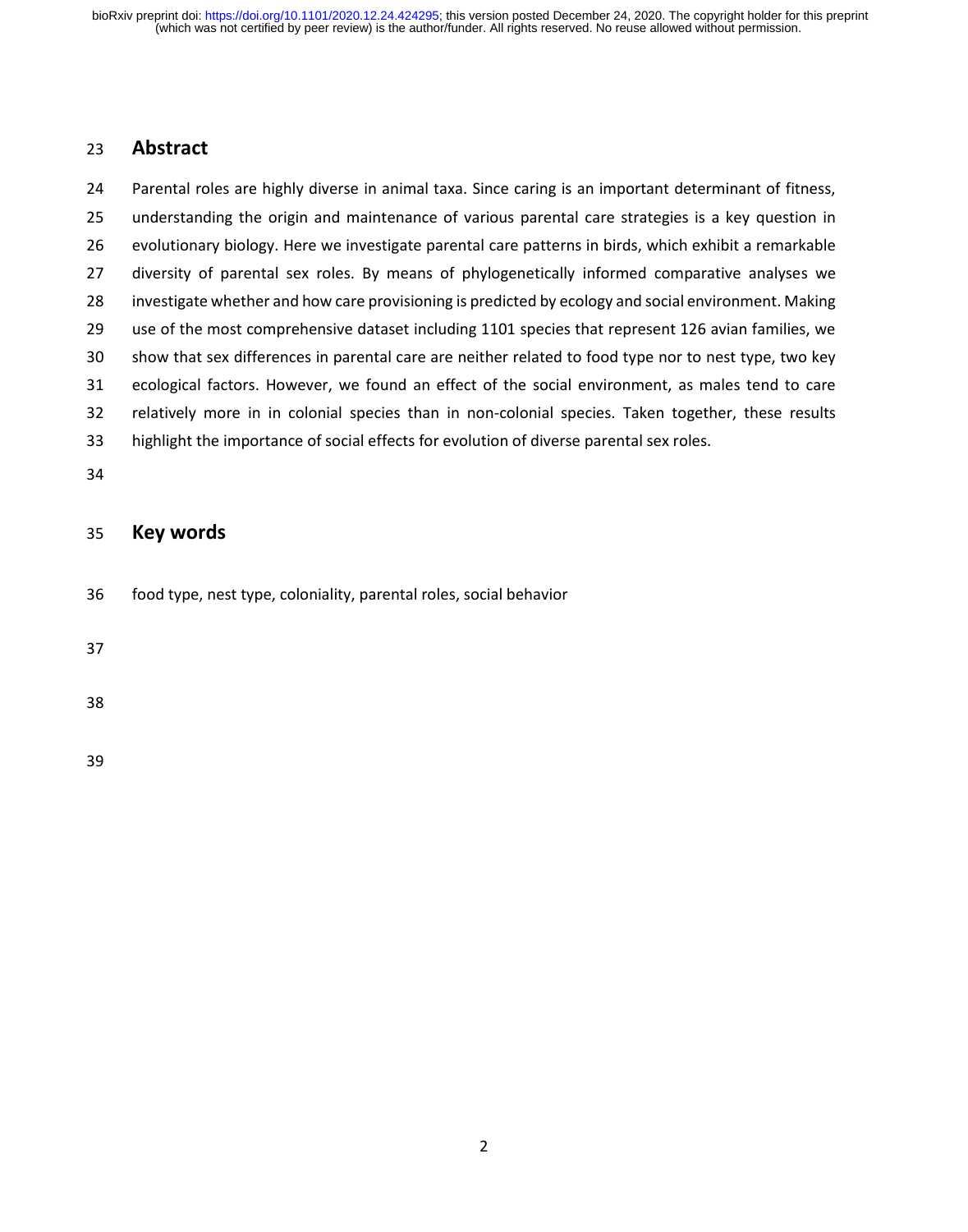### **INTRODUCTION**

 Parental care, which increases offspring survival at the cost of parents' viability and fecundity, varies widely among animal taxa (Balshine 2012; Trumbo 2012). Birds are characterized by an extraordinary diversity in parental roles, ranging from female-only care (e.g., hummingbirds, where only the females build nests, incubate eggs and feed the young), to biparental care (e.g., woodpeckers, where the two sexes share parental duties), and male-only care (e.g., some shorebirds, where the males incubate the eggs and rear the young without any support by the females) (Cockburn 2006; Remeš et al. 2015). Understanding this diversity is important as parental roles have repercussions on many other characteristics, such as sex differences in morphology, demography and mating strategies (Emlen and Oring 1977; Fairbairn et al. 2007; Royle et al. 2012; Klug 2018).

 Various ecological and social variables have been proposed to influence parental sex roles (McGraw et al. 2010; Klug et al. 2012). Firstly, it has been proposed that food type is related to sex differences in parental care. It has been argued that uniparental care is to be expected in bird species feeding on plant materials such as fruits and nectar; as such food sources tend to be seasonally abundant, one parent should suffice to efficiently provision the young (Cockburn 2006; Barve and La Sorte 2016). In contrast, biparental care might be expected in bird species feeding on insects or other animals; such food is often dispersed and difficult to catch and both parents are required to satisfy the demands of their offspring (Badyaev and Ghalambor 1998). However, this line of argumentation is not fully convincing. Since plant food is nutritionally inferior to animal food, herbivorous chicks may need much larger amounts of food to match their energetic demands; accordingly, both parents might be required to collect or defend enough food. Conversely, a single parent might be sufficient to satisfy the demands of carnivorous offspring if only few highly nutritious food items need to be collected per time unit.

 Secondly, it has been proposed that nest type (open or closed) is an important determinant of parental sex roles (Collias and Collias 1984; Hansell 2000). Open nests are exposed to the environment and consequently face a high risk of predation (Collias 1964; Cody 1966; Martin 1995; Lima 2009). It has been argued that this will select for biparental care, since the predation risk can be reduced considerably if both parents are around (Montgomerie and Weatherhead 1988; Kleindorfer and Hoi 1997; Martin and Briskie 2009). In contrast, uniparental care might be expected to be common in species with closed nests, which provide a good protection from predators. However, an argument could also be made for the opposite pattern. For example, the presence of both parents (and, in particular, the presence of a brightly coloured father) could make an open nest more conspicuous to predators; hence predation risk might be enhanced rather than reduced if both parents are around (Skutch 1949; Martin et al. 2000). Predation pressure is generally lower in species with closed nests, but such species tend to have greater clutch sizes than those building open nests (Jetz et al. 2008).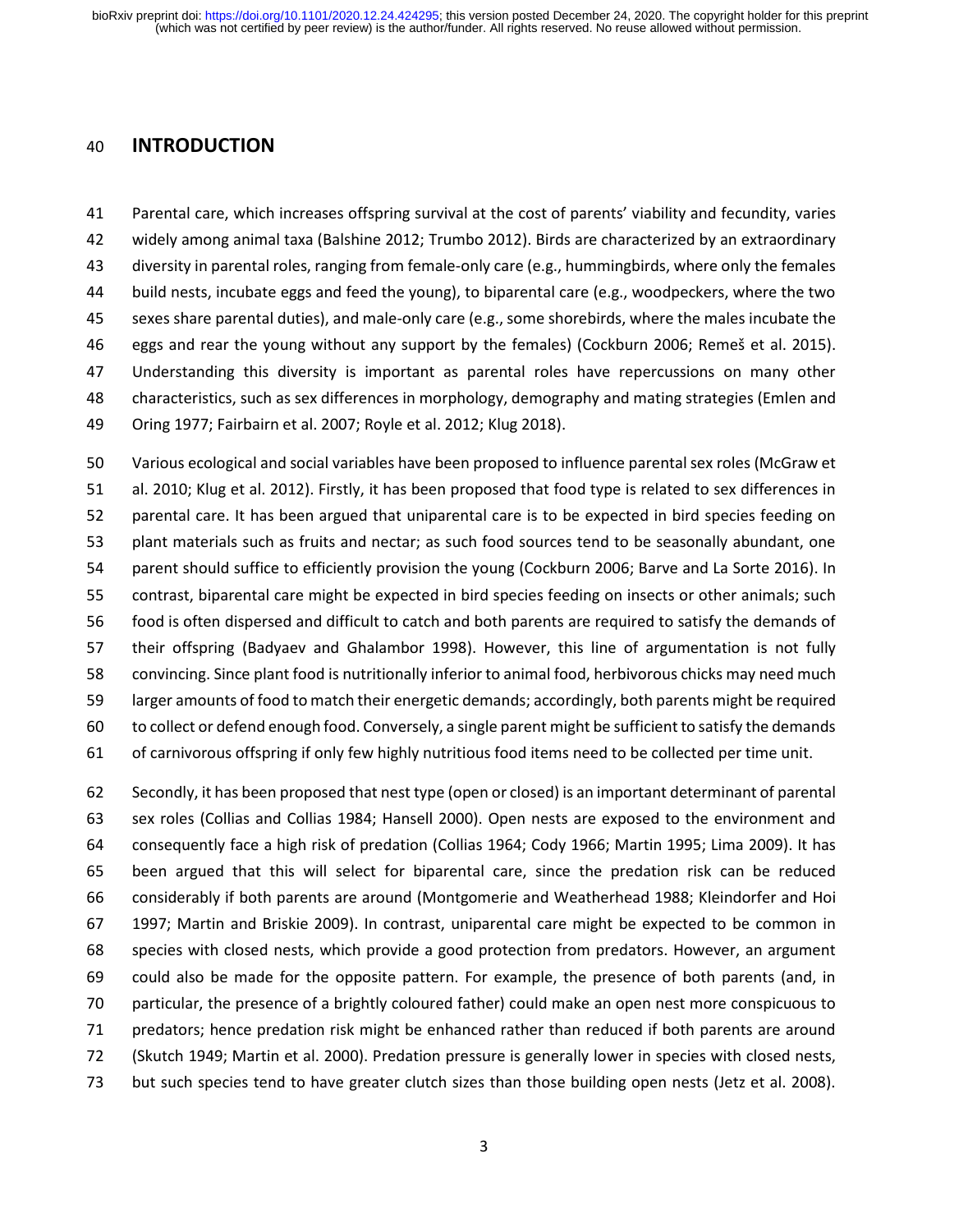Accordingly, just in cavity breeders both parents may be needed to meet the energetic demands of the offspring.

 Thirdly, social environment is also predicted to affect parental care strategies. In colonial breeding species, pairs live in groups and often in high density, which reduces the risk of predation and allows for exchanging information about food resources (Alexander 1974; Perrins and Birkhead 1983; Krause and Ruxton 2002; Evans et al. 2016). Accordingly, one might expect that uniparental care is more prevalent in colonially breeding species than in solitarily breeding species. In addition, opportunities for extra-pair copulations are typically high in colonial species as breeding density is high, lowering the certainty of paternity (Westneat and Sherman, 1997; Mayer and Pasinelli 2013) and selecting for reduced paternal care. But again, a case could also be made for a different prediction. Colonially breeding species almost invariable face high intraspecific competition (interference competition and competition for food and other resources, Perrins and Birkhead 1983; Krause and Ruxton 2002). Based on this, one would expect biparental care, as both parents are needed to successfully raise the young.

 In view of all this, it is not self-evident which parental care patterns are to be expected under different ecological and social scenarios. It is therefore important to investigate what the data say. To what extent and in what way do ecological conditions (like food quality or predation pressure) or the social environment (like coloniality) reflect parental roles? To answer this question, we here apply phylogenetic comparative analyses to a comprehensive dataset including 1101 avian species (26 orders and 119 families). First, we examine whether parental roles are associated with food type. Specifically, we investigate whether plant-eating species exhibit uniparental or sex-biased parental care while carnivorous species exhibit more biparental care. Second, we explore whether parental care is associated with nest type, where nest type is viewed as a proxy for the risk of predation. Specifically, we test whether open nesters or closed nesters are more likely to provide biparental care. Third, we study whether parental care patterns are associated with coloniality. Specifically, we test whether colonial breeders tend to exhibit female-biased care while parental sex roles are less biased in solitarily breeding bird species.

### **METHODS**

### **Data collection**

 We collected data from reference works (e.g., The Birds of the Western Palearctic, The Birds of North America, Handbook of Australian, New Zealand and Antarctic Birds), preexisting datasets (see below)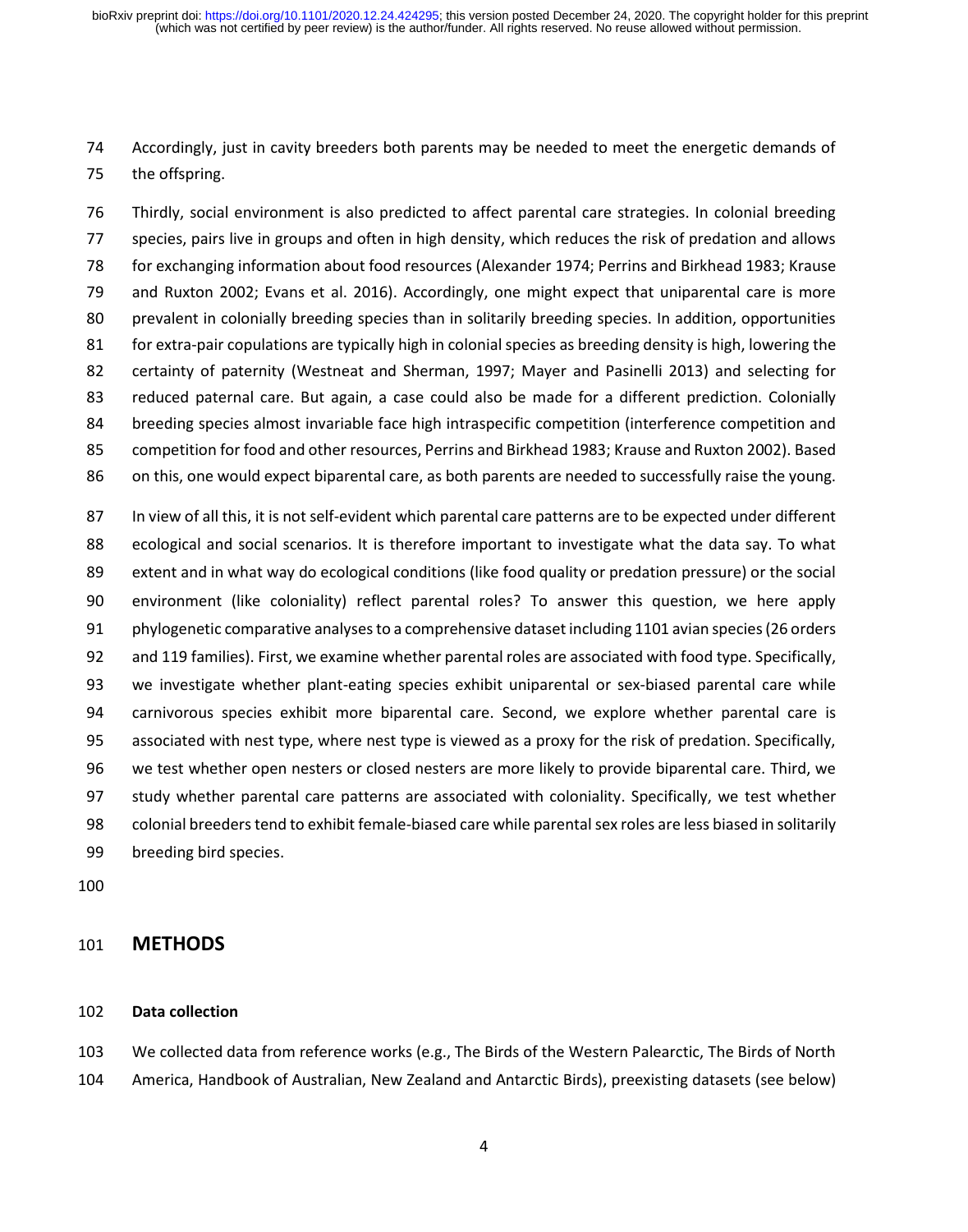and primary literatures by using Web of Science and Google Scholar. We added more species with available data on parental behavior to an existing dataset used by Liker et al. (2015). Then we augmented the dataset with expanded information on parental roles by extracting ecological and social traits (food type, nest type and coloniality). The final dataset included 1101 species (26 orders and 119 families) representing a broad spectrum of avian taxa. All data are available in the 110 supplementary materials.

#### **Parental care variables**

 Bird species exhibit diverse forms of parental care, ranging from the preparation of the nest to nutrition provision. Here, we investigate eight types of avian parental behavior: nest building, nest guarding, incubation, chick brooding, chick feeding, chick guarding, post-fledgling feeding and post- fledgling guarding. Since quantitative data on parental contribution were not available for many species, we scored each care type on a 5-point scale: -1: no male care; -0.5: 1–33% male care; 0: 34– 66% male care; 0.5: 67–99% male care; 1: 100% male care. When quantitative data were not measured, we used the information from verbal descriptions. For instance, species with more male contribution to nestling feeding would be scored 0.5 on chick feeding. By means of the scoring system, the estimates of paternal contribution and maternal contribution were fully dependent, that is, male scores would always be the additive inverse of female scores. Therefore, the scores directly reflected the sex differences in parental roles. 0 indicated approximately equal parental investment by both parents, 0.5 and -0.5 represented male-biased and female-biased parental contribution, respectively, 1 and -1 suggested male-only care and female-only care, respectively.

 We then divided parental activities into two breeding phases: (i) pre-hatching care, which involved nest building, nest guarding and incubation and (ii) post-hatching care, which included chick brooding, chick feeding, chick guarding, post-fledgling feeding and post-fledgling guarding. To score the relative 128 participation in pre-hatching care and post-hatching care by males, we calculated the mean scores of different components of parental behavior for each state. The relative participation in pre-hatching care by males strongly correlated with the relative participation in nest building, incubation and nest 131 guarding by males  $(r^2 = 0.508 - 0.644, P < 0.001,$  see details in Supplementary Figure S1 and Table S1). Similarly, the relative participation in post-hatching care by males was significantly related to the relative participation in chick brooding, chick feeding, chick guarding, post-fledgling feeding and post-134 fledgling guarding by males ( $r^2$  = 0.393-0.729,  $P < 0.001$ , see details in Supplementary Figure S1 and Table S1). This suggested that pre- and post-hatching care can reliably represent a set of specific care components.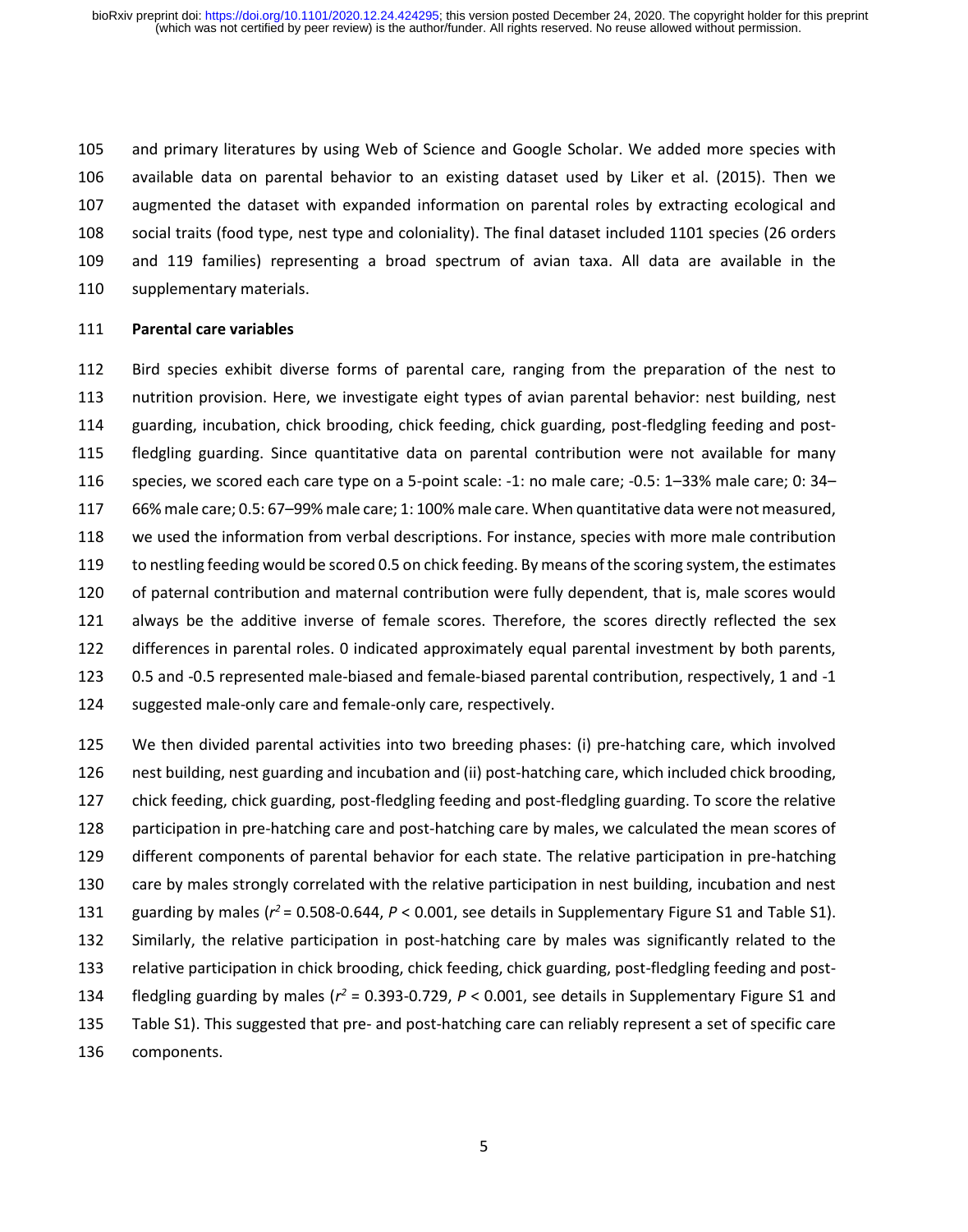#### **Ecological and social variables**

 The diet of bird species was classified into two categories: (i) plant materials which included fruit, seed, leaves and (ii) animals which included invertebrates and vertebrates. For omnivorous species, their mainly eaten food category was allocated. Since parents and nestlings subsist on different food items in some species (e.g., In willow ptarmigan (*Lagopus lagopus*) the adults forage for plant materials all year round while their nestlings are usually fed on insects (Peters 1958)), we collected diet of parents and nestlings separately.

 Nest type was treated as binary variables (open or closed). Open nests, which are exposed to adverse weather conditions and predators, included scrapes (e.g., nests of many shorebirds), cups (e.g., nests 146 of many passerines) and platforms (e.g., nests of raptors) (Hansell 2000). Closed nests are completely covered by the walls or pliable materials, that is, they can only be accessed by the small entrance. For instance, cavities (e.g., nests of woodpeckers), burrows (e.g., nests of many seabirds), domes and globes (e.g., nests of weavers) are all enclosed structures (Hansell 2000). We only extracted data on nest type from studies of natural nests (i.e., nest-box studies were excluded).

- Coloniality was categorized into (i) solitary breeding, breeders never live in groups, (ii) semi-colonial breeding, breeders are either solitary or colonial, and (iii) colonial breeding, individuals always breed in groups and they defend a territory which only consists of the nest sites (Perrins and Birkhead, 1983,
- Van Turnhout et al. 2010). We only extracted data on coloniality from studies of natural nests, since
- the studies of nest-box artificially changed the spatial distribution of nests.

### **Phylogenetic analyses**

 To test whether pre-hatching care differs from post-hatching care, we conducted phylogenetic paired t-tests (Lindenfors et al. 2010). We first estimated the corresponding phylogenetic mean value of pre- hatching and post-hatching care of each species, then compared whether the mean difference was different from zero (Lindenfors et al. 2010). The analyses were implemented in R (3.4.2) using the 'phytools' package (Revell 2012).

 We analyzed the correlation between parental care variables and predictor variables by using phylogenetic generalized least squares (PGLS) (Freckleton et al. 2002). This technique controls for the dependence of species traits as a result of shared evolutionary history by estimating the expected covariance structure, then modified slope and intercept estimates would be calculated. In all analyses, Pagel's λ which varies between 0 and 1 was estimated to represent the phylogenetic signal (Freckleton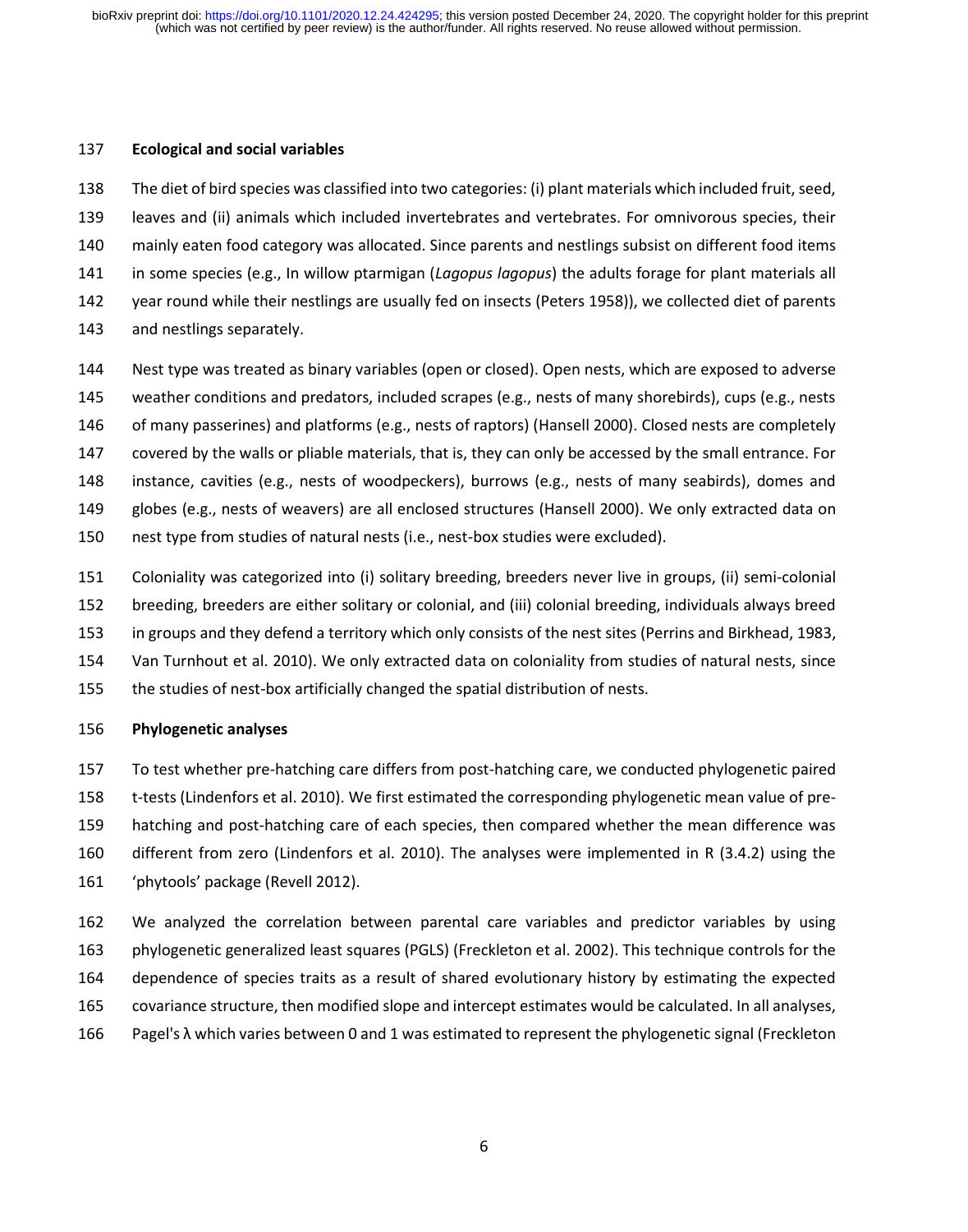et al. 2002). A trait with strong phylogenetic signal is more similar among closely related species, while

data points are more independent if phylogenetic signal is weak.

 Considering the uncertainty of phylogenetic estimation caused by the absence of empirical support on the prediction of evolutionary relationships among species (Jetz et al. 2012), we randomly extracted 100 phylogenetic trees from the most comprehensive avian phylogenies (Jetz et al. 2012). Each PGLS model was analyzed across all of the trees and the mean value of resulting 100 parameter estimates were calculated.

 For each dependent variable (i.e., the relative participation in pre-hatching care by males, the relative participation in post-hatching care by males), we established separate PGLS models to investigate the effect of each ecological and social traits. Here, we present (1) the results of bivariate models which only included one of the main predictors, and (2) the results of multi-predictor models. Since nestling diet was related to parental diet, two multi-predictor PGLS models were built in order to avoid the problem of multicollinearity. These two multi-predictor models contained the following predictors i) parental diet, nest type and coloniality; ii) nestling diet, nest type and coloniality. Moreover, two crucial life-history traits were included in all multi-predictor models: body mass (log-transformed) and chick development mode (precocial vs. altricial). This is due to the fact that body mass strongly correlated with several life-history traits (e.g., longevity, Lindstedt and Calder 1976), and chick development was suggested to affect parental roles (Thomas and Székely 2005; Olson et al. 2008). All PGLS analyses were carried out in the R statistical computing environment as well, using the package "caper" (Orme 2013).

### **RESULTS**

### **Pre-hatching care vs. post-hatching care**

 Birds exhibit diverse parental roles, consistently with expectations, including female-only care, biparental care and male-only care (Figure 1). Even in the same clade, different parental care patterns can be observed (Figure 1a-d), corresponding to the intermediate phylogenetic signal of each breeding 192 activities ( $\lambda$  = 0.187-0.755, see statistical estimates in Supplementary Table S1). For instance, uniparental care by the male or the female, and biparental care coexist in Anseriformes, Charadriiformes, Procellariiformes, Psittaciformes and Passeriformes. A remarkable diversity is observed in shorebirds in that all care types (female-only care, female-biased care, biparental care, male-biased care and male-only care) can be found (Figure 1c, d).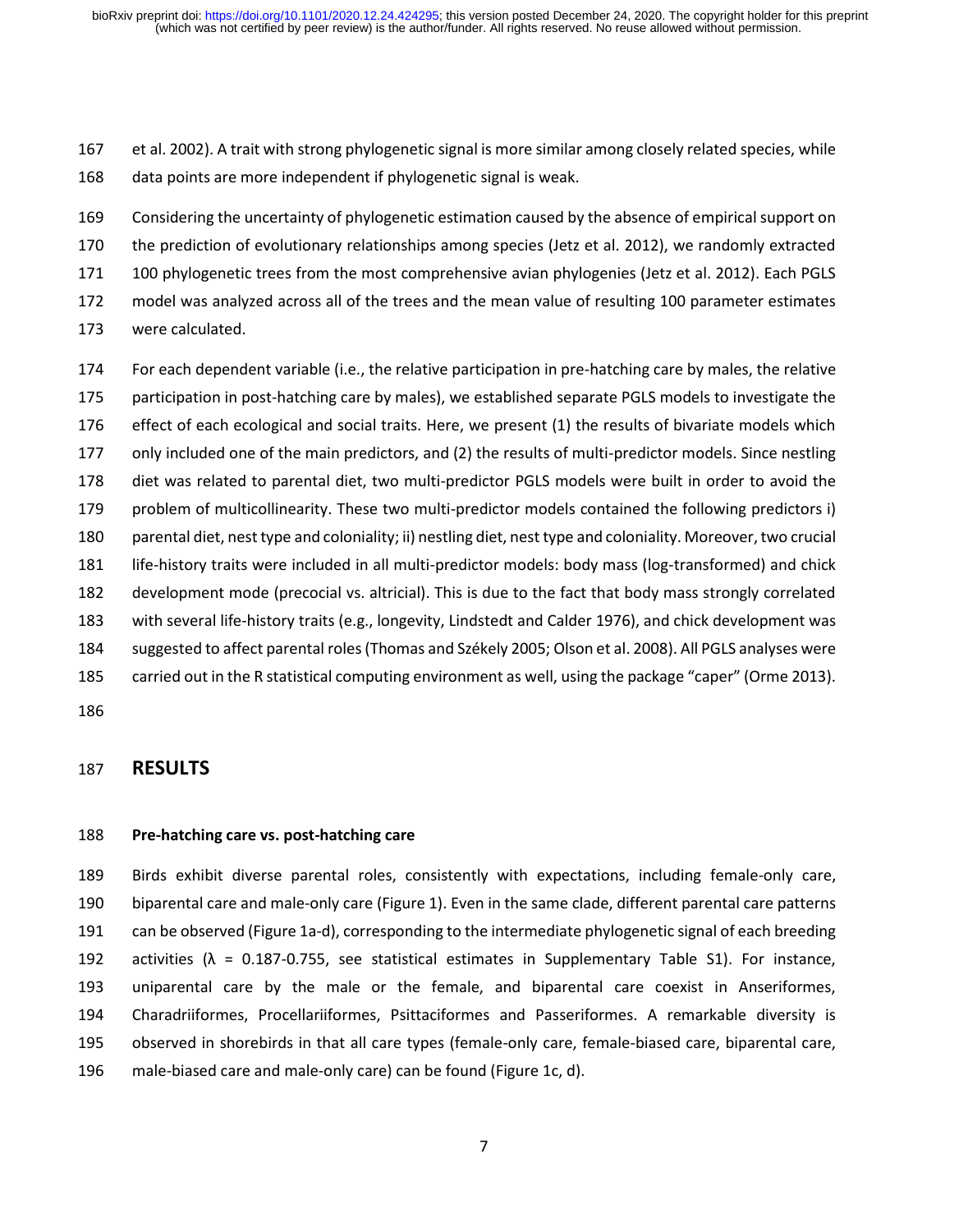(which was not certified by peer review) is the author/funder. All rights reserved. No reuse allowed without permission. bioRxiv preprint doi: [https://doi.org/10.1101/2020.12.24.424295;](https://doi.org/10.1101/2020.12.24.424295) this version posted December 24, 2020. The copyright holder for this preprint



**Figure 1. Distribution of parental roles in birds**. (**a, b**) Phylogenetic distribution of pre-hatching care and posthatching care (maximum clade credibility tree of 100 phylogenies using 1065 and 991 bird species, respectively). The figure shows the relative participation in parental care by males for each bird species. (Red = female-only care, yellow = biparental care, blue = male-only care, other colors = sex-biased care). (**c, d**) Frequencies of different parental care patterns in two breeding phases in five major clades. Care patterns are classified into 5 categories: female-only care: 0% male care (red); female-biased care: 1–33% male care (orange); biparental care 34–66% male care (yellow); male-biased care: 67–99% male care (purple); male-only care: 100% male care (blue). Sample size is shown at the top of each column. (**e**) Differences in parental roles between pre-hatching and post-hatching phases in five large clades of birds. Relative male pre-hatching care and post-hatching care are represented by scatterplots, the lines connect two breeding phases for each species and overplotted lines appear as darker lines. The means of pre-hatching care and post-hatching of each avian family are plotted in black.

197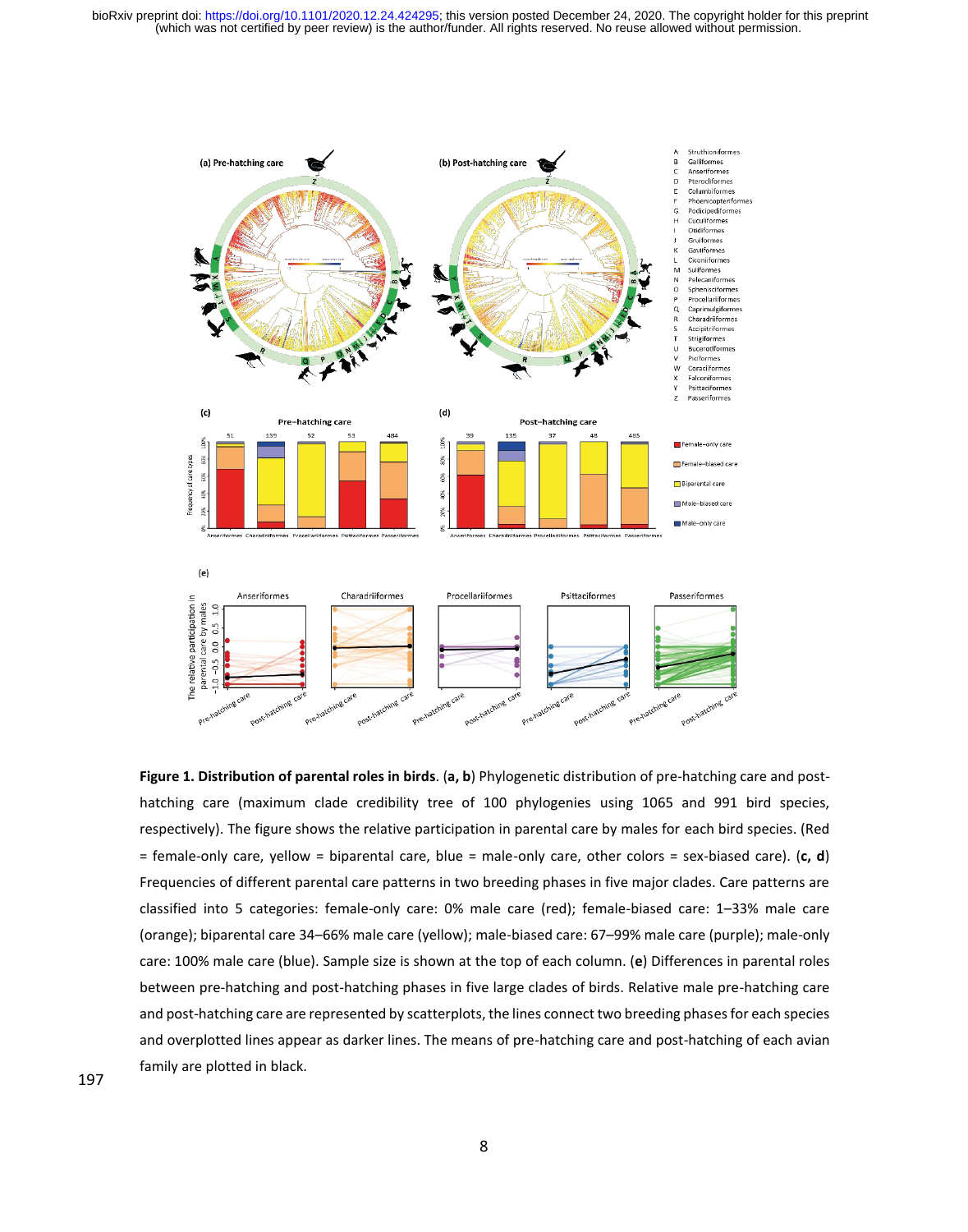Female-only care is more common in the pre-hatching phase (26.67% of 1065 species) than in the post- hatching phase (7.87% of 991 species), while biparental care is more prevalent during post-hatching (50.66%) than during pre-hatching (33.43%). In contrast, male-only care is rare in both breeding phases (1.03% and 2.02% in the pre- and post-hatching phase, respectively) (Figure 1). This suggests biparental care is predominant in both the pre-hatching and post-hatching phases, and the parental care offered 203 by the male does not differ from by the female in both breeding phases (PGLS fitted an intercept only (with 100 phylogenies), pre-hatching care: *Slope ± SE* = -0.080 ± 0.188, *P* = 0.649, *n* = 1065 species; post-hatching care: *Slope ± SE* = -0.187 ± 0.134 *P* = 0.170, *n* = 991 species). Furthermore, the relative participation in parental care by males is not different between pre-hatching phase and post-hatching phase (Figure 1 and Table 1). We only found that the relative contribution to post-hatching care by males is marginally larger than in pre-hatching care by males in parrots (Psittaciformes, Figure 1e and Table 1).

210

**Table 1. Phylogenetic mean for the parental care differs between pre-hatching phase and post-hatching phase.** The difference between the relative participation in pre- and post-hatching care by males is compared in all species and five large clades (Anseriformes, Charadriiformes, Procellariiformes, Psittaciformes and Passeriformes,). Estimates are phylogenetic mean difference with standard error (*Mean difference ± SE*), the corresponding *t* and *p*-values of 100 phylogenetic paired t-test repeated with different phylogenies. log-likelihood of the fitted model *log(L),* phylogenetic signal λ and the number of species *n* are also given for each model.

| <b>Phylogenetic paired t-test</b> | <b>Mean difference ± SE</b> | t        | p     | Log(L)   | $\lambda$ | $\mathsf{n}$ |
|-----------------------------------|-----------------------------|----------|-------|----------|-----------|--------------|
| <b>All species</b>                | $0.052 \pm 0.184$           | 0.340    | 0.735 | $-401.4$ | 0.626     | 955          |
| <b>Anseriformes</b>               | $-0.080 \pm 0.063$          | $-1.405$ | 0.181 | $-14.08$ | 0.019     | 38           |
| <b>Charadriiformes</b>            | $-0.024 \pm 0.111$          | $-0.221$ | 0.826 | $-77.62$ | 0.334     | 130          |
| <b>Procellariiformes</b>          | $-0.084 \pm 0.117$          | $-0.798$ | 0.437 | 0.198    | 0.502     | 35           |
| <b>Psittaciformes</b>             | $-0.299 \pm 0.170$          | $-1.921$ | 0.079 | $-19.16$ | 0.520     | 48           |
| <b>Passeriformes</b>              | $-0.257 \pm 0.187$          | $-1.684$ | 0.102 | $-154.5$ | 0.667     | 459          |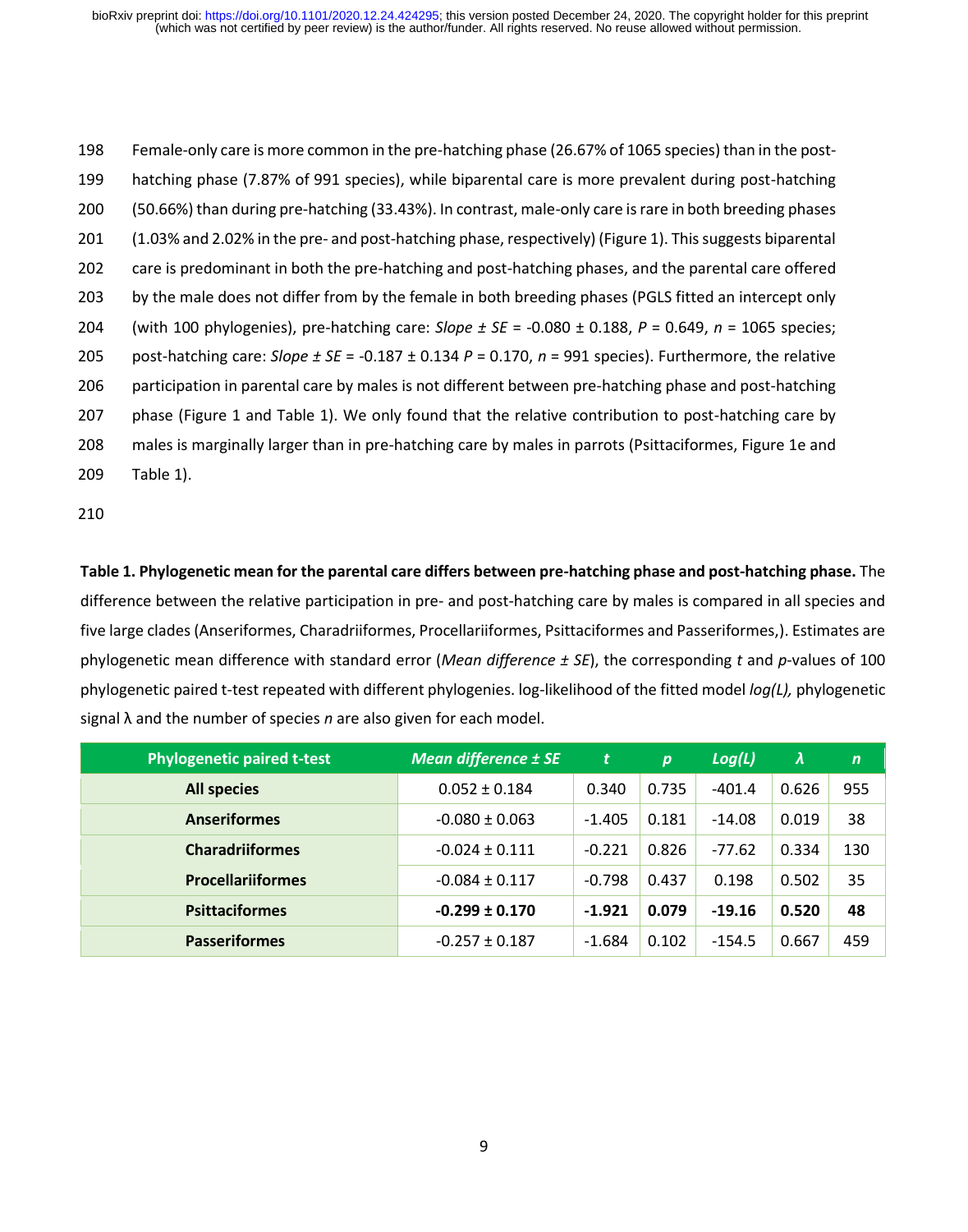and post-hatching care by males are the response variables, respectively. Predictors include parental diet (plant vs. animal food), **Table 2. Pre- and post-hatching care in relation to ecology and social environment in birds using phylogenetically generalized linear squares models (PGLS).** In both bivariate and multi-predictor PGLS models, the relative participation in pre-hatching care nesting diet (plant vs. animal food), nest type (open vs. closed), coloniality (solitary, semi-colonial, colonial). Development mode (precocial vs. altricial) and body mass (log-transformed) are included in the full multi-predictor models. Estimates are means of regression coefficients with standard error (*Slope ± SE*), the corresponding *t* and *p-values* of 100 PGLS analyses repeated with different phylogenies, significant results are highlighted in bold. Sample size *n*, R-squared *r <sup>2</sup>* and phylogenetic signal *λ* are also given for each model.

| (a) Bivariate     | <b>Relative participation in</b> | <b>Relative participation in</b><br>post-hatching care by males |                  |         |       |             |                    |          |                  |         |       |             |
|-------------------|----------------------------------|-----------------------------------------------------------------|------------------|---------|-------|-------------|--------------------|----------|------------------|---------|-------|-------------|
| models            | pre-hatching care by males       |                                                                 |                  |         |       |             |                    |          |                  |         |       |             |
| <b>Predictors</b> | $Slope \pm SE$                   | t.                                                              | $\boldsymbol{p}$ | $r^2$   | λ     | $\mathbf n$ | $Slope \pm SE$     | t.       | $\boldsymbol{p}$ | $r^2$   | λ     | $\mathbf n$ |
| Parental diet     | $0.032 + 0.042$                  | 0.752                                                           | 0.460            | 0.001   | 0.826 | 991         | $-0.015 \pm 0.036$ | $-0.417$ | 0.679            | < 0.001 | 0.643 | 926         |
| Nestling diet     | $-0.048 \pm 0.058$               | $-0.828$                                                        | 0.421            | 0.001   | 0.847 | 598         | $-0.035 \pm 0.049$ | $-0.707$ | 0.484            | 0.001   | 0.624 | 573         |
| Nest type         | $-0.026 \pm 0.040$               | $-0.656$                                                        | 0.518            | < 0.001 | 0.841 | 994         | $0.011 \pm 0.036$  | 0.313    | 0.756            | < 0.001 | 0.666 | 930         |
| Coloniality       | $0.021 \pm 0.017$                | 1.248                                                           | 0.217            | 0.002   | 0.843 | 835         | $0.032 \pm 0.016$  | 1.927    | 0.055            | 0.005   | 0.551 | 782         |

| (b) Full model    | <b>Relative participation in</b> | <b>Relative participation in</b><br>post-hatching care by males |                  |                          |                          |                              |                    |          |                  |                          |       |              |
|-------------------|----------------------------------|-----------------------------------------------------------------|------------------|--------------------------|--------------------------|------------------------------|--------------------|----------|------------------|--------------------------|-------|--------------|
| <b>Predictors</b> | Slope ± SE                       | pre-hatching care by males<br>t.                                | $\boldsymbol{p}$ | r <sup>2</sup>           | λ                        | $\mathsf{n}$                 | $Slope \pm SE$     | t        | $\boldsymbol{p}$ | r <sup>2</sup>           | λ     | $\mathsf{n}$ |
| Parental diet     | $0.098 \pm 0.055$                | 1.791                                                           | 0.079            | 0.011                    | 0.853                    | 637                          | $0.029 \pm 0.044$  | 0.665    | 0.508            | 0.014                    | 0.408 | 602          |
| Nest type         | $-0.024 \pm 0.048$               | $-0.497$                                                        | 0.621            | $\overline{\phantom{a}}$ | $\overline{\phantom{a}}$ | $\overline{\phantom{a}}$     | $0.001 \pm 0.039$  | 0.028    | 0.942            | ۰                        |       |              |
| Coloniality       | $0.022 \pm 0.019$                | 1.186                                                           | 0.240            | $\overline{\phantom{a}}$ | $\overline{\phantom{a}}$ | $\blacksquare$               | $0.044 \pm 0.181$  | 2.448    | 0.015            | $\overline{\phantom{a}}$ |       |              |
| Body mass         | $-0.008 \pm 0.017$               | $-0.487$                                                        | 0.630            | $\overline{\phantom{a}}$ |                          | $\qquad \qquad \blacksquare$ | $-0.012 \pm 0.014$ | $-0.880$ | 0.381            | $\overline{\phantom{a}}$ | -     |              |
| Development       | $-0.055 \pm 0.049$               | $-1.133$                                                        | 0.263            | $\overline{\phantom{a}}$ |                          | $\blacksquare$               | $-0.036 \pm 0.415$ | $-0.877$ | 0.385            | ۰                        |       |              |

| (c) Full model    | <b>Relative participation in</b> | <b>Relative participation in</b><br>post-hatching care by males |                  |                          |                          |                          |                    |          |                  |                          |       |              |
|-------------------|----------------------------------|-----------------------------------------------------------------|------------------|--------------------------|--------------------------|--------------------------|--------------------|----------|------------------|--------------------------|-------|--------------|
|                   | pre-hatching care by males       |                                                                 |                  |                          |                          |                          |                    |          |                  |                          |       |              |
| <b>Predictors</b> | Slope $±$ SE                     | 't                                                              | $\boldsymbol{p}$ | $r^2$                    | λ                        | $\mathsf{n}$             | Slope $±$ SE       | t        | $\boldsymbol{p}$ | $r^2$                    | λ     | $\mathsf{n}$ |
| Juvenile diet     | $0.092 \pm 0.073$                | 1.264                                                           | 0.214            | 0.031                    | 0.882                    | 438                      | $0.070 \pm 0.061$  | 1.142    | 0.256            | 0.046                    | 0.542 | 420          |
| Nest type         | $-0.024 \pm 0.050$               | 0.482                                                           | 0.632            |                          |                          | $\blacksquare$           | $0.007 \pm 0.042$  | 0.155    | 0.876            |                          |       |              |
| Coloniality       | $0.068 \pm 0.022$                | 3.105                                                           | 0.002            | $\overline{\phantom{0}}$ |                          | $\overline{\phantom{a}}$ | $0.068 \pm 0.021$  | 3.232    | 0.001            | $\overline{\phantom{a}}$ |       |              |
| Body mass         | $-0.024 \pm 0.203$               | $-1.208$                                                        | 0.232            | $\blacksquare$           | $\overline{\phantom{a}}$ | $\sim$                   | $-0.020 \pm 0.017$ | $-1.197$ | 0.234            | $\sim$                   |       |              |
| Development       | $-0.061 \pm 0.059$               | $-1.033$                                                        | 0.304            | $\overline{\phantom{a}}$ |                          | $\overline{\phantom{a}}$ | $-0.125 \pm 0.051$ | $-2.428$ | 0.016            | $\overline{\phantom{a}}$ |       |              |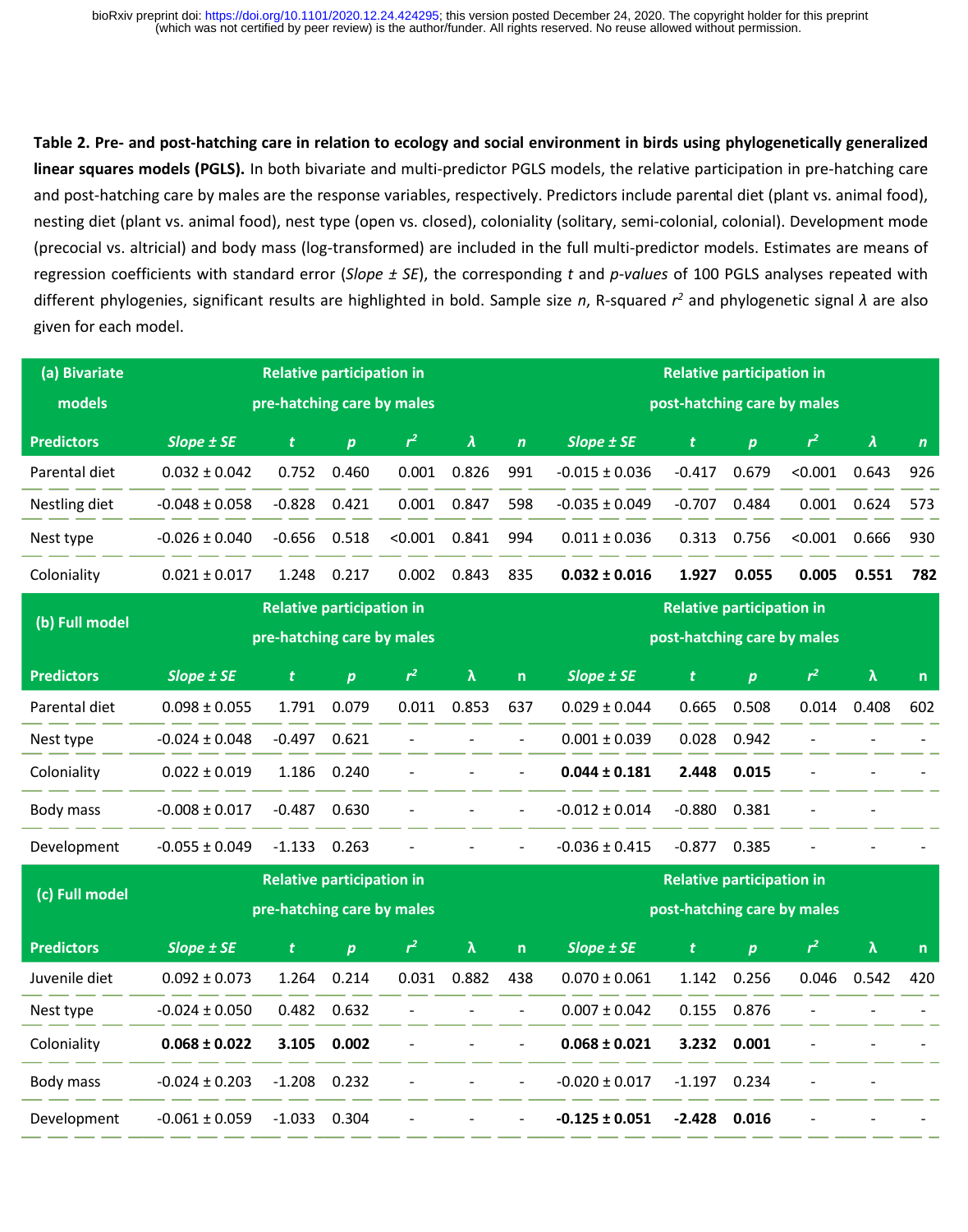### 212 **Diet**

 Food type is not associated with parental roles: neither parental diet nor nestling diet is associated with sex differences in parental roles (Table 2). In the pre-hatching phase, females provide more care than males no matter what types of food they forage for. While the approximate identical care level is 216 provided by the male and the female in both herbivorous and carnivorous bird species during the post- hatching phase (Figure 2a,b). The lack of relationship between food type and sex-specific parental roles is consistent between the bivariate (Table 2a) and multi-predictor models in which the effects of all

219 potential variables are included (Table 2b,c).



**Figure 2. The association between parental roles and ecological and social environment.** (a) Parental diet, (b) nestling diet, (c) nest type and (d) coloniality are plotted against relative male prehatching care and relative male post-hatching care, respectively. The rectangle of small box plot in each violin plot shows the ends of the first and third quartiles and a vertical line indicates the median value of male care relative to female care. The kernel density plot of each violin plot shows the distribution of parental care and its probability density. The participation in parental care by males was scored on a 5-point scale, -1: 0% male care; -0.5: 1–33% male care; 0: 34–66% male care; 0.5: 67–99% male care; 1: 100% male care. Parental diet and nestling diet were scored on a 2-point scale, 0: plant food, 1: animal food. Nest type was scored on a 2-point scale, 0: open nest, 1: closed nest. Coloniality was scored on a 3-point scale, 0: solitary, 1: semi-colonial, 2: colonial. The number of species n is shown for each plot.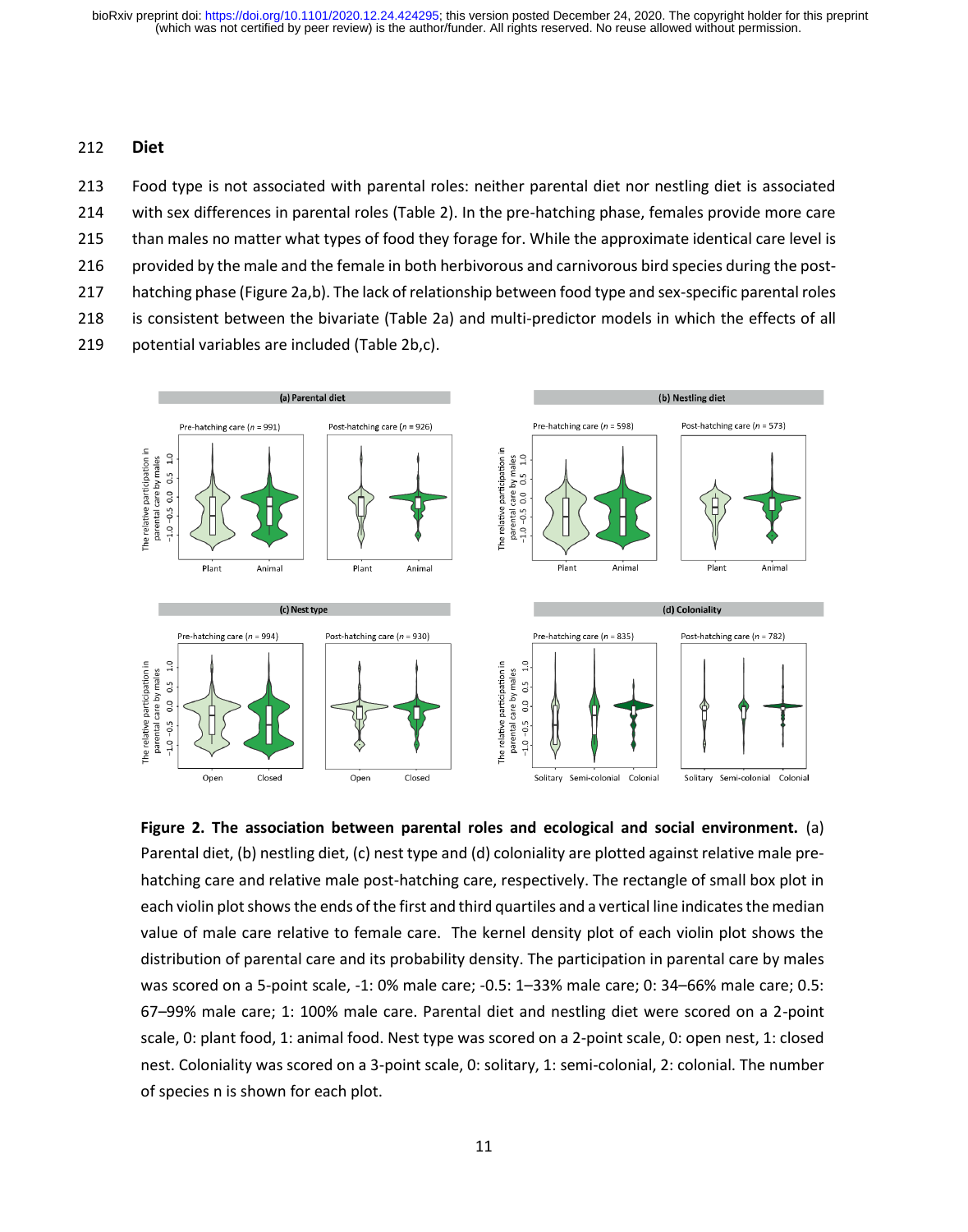### **Nest type**

 Nest type does not predict parental sex roles, as the relative participation in parental care by males is not significantly different between open and closed nests either in bivariate (Table 2a) or multiple regression analyses (where parental diet and nestling diet are controlled for separately) (Table 2b,c): female-biased pre-hatching care is associated with both open and closed nests, and more egalitarian biparental post-hatching care is found in both nest types (Figure 2c), corresponding to the general care pattern where female-biased care predominates in the pre-hatching phase while biparental care

predominates in the post-hatching phase (Figure 1).

### **Coloniality**

 Coloniality is associated with sex differences in parental care. First, coloniality predicts post-hatching care: the relative participation in post-hatching care by males increases as coloniality increases (Table 231 2, Figure 2d). The relationship is marginally nonsignificant in the bivariate model (Table 2a), and is significant in the full multi-predictor models where parental diet and nestling diet are controlled for respectively (Table 2b,c). However, these fitted PGLS models account for a modest variability of post-234 hatching care  $(r^2 = 4.6\%)$ . Second, relative male pre-hatching care is not related to coloniality (Table 2), although we found a significant trend in the multi-predictor model in which nestling diet instead of parental diet is statistically controlled for (Table 2c).

## **DISCUSSION**

 Our comprehensive phylogenetic comparative analyses confirm that parental roles are highly diverse among avian species, and biparental care is the prevailing care pattern in both pre- and post-hatching phases (Cockburn 2006). Moreover, female-only care is relatively common in the pre-hatching phase, in line with the fact that in approximately 30% of passerine birds only females incubate the eggs (White and Kinney 1974). In addition, the relative participation in parental care by each sex is not remarkably differ between the pre- and post-hatching phases, indicating brood desertion after hatching by either sex happens rarely, but in some precocial bird species such as shorebirds (see Clutton-Brock 1991, Székely and Williams 1995).

247 The results consistently show that colonial breeding is associated with more equal share in parenting duties than in solitary species, especially in post-hatching care. We think the interaction of two factors could explain the outcome. First, intraspecific competition induces the cooperation between the male 250 and the female parent, since one of the parents has to protect the fragile broods which are completely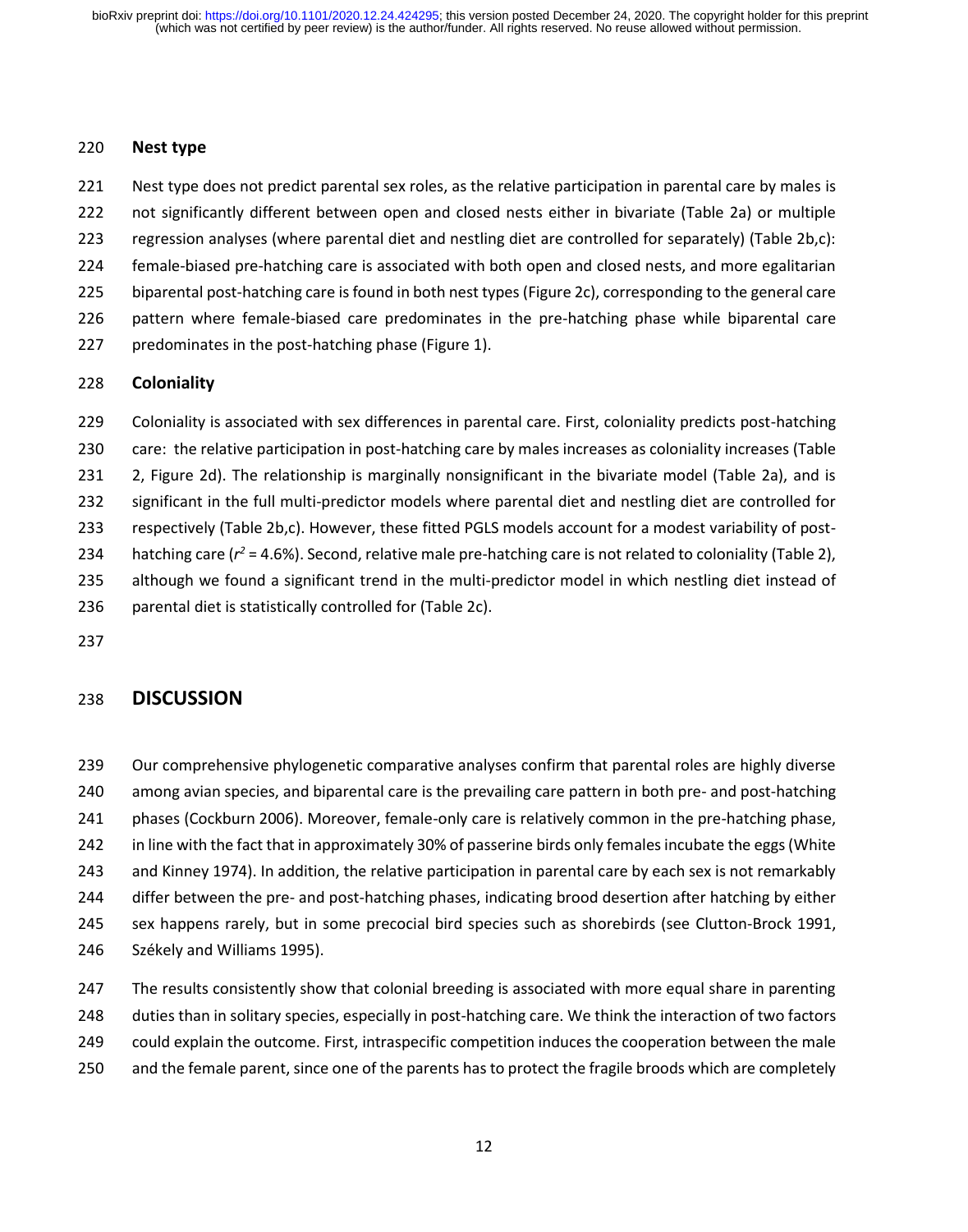exposed to the environment, while the other parent competes for food which is used to feed the offspring. Both chick feeding and chick guarding are involved in post-hatching state, therefore, the association between colonial breeding and share in post-hatching care between two sexes is observed 254 in all models. Second, females in a colony synchronously produce the offspring (Gochfeld 1980, Nelson 1980, Coulson 2002), which remarkably reduces the mating opportunities of a deserting male and consequently favors the emergence of biparental care. This outcome demonstrates that equal parental roles are selected under resource and mating constraints in colonial species, whereas female-biased 258 care, mediated by other factors, is favored in solitary species.

 Our results demonstrate that nest type does not predict sex-specific parental roles. In the pre-hatching and post-hatching phases, both parents provide care in open nests and closed nests. In the open nests, high predation rates might induce the same response by the male parent and the female parent. Both the male and the female decrease their parental activities around the nests in order to reduce nest visibility, or alternatively, both parents provide more protection against nest predation. In the closed nests with large clutch size, the cooperation between parents is required as large amount of energy and time are needed to raise the offspring. However, we neglected other factors which might be important to explore the relationship between nest habitat and parental roles. For instance, nest sites are essential for breeding success in that good nest sites might promote the development of the offspring (e.g., open nests which are built on the water or in the trees can help to reduce the probability of being predated (Martin 1993; Picman et al. 1993; Colombelli-Négrel and Kleindorfer 2009; Latif et al. 2012)). Further studies investigating the effect of nest microhabitats on sex differences in parental roles will be valuable.

 Our results also illustrate that food type cannot explain the considerable variation in parental sex roles: no matter plant or animal food the bird parents forage, the female and the male take care of the offspring together. This suggests both plant-eating and animal-eating offspring might have high demand for food: herbivores request large amount of food while carnivores require high quality but secluded food, inducing biparental care in most of species. Nonetheless, our study did not directly 277 quantify the food availability which is crucial for breeding activities (Martin 1987; Low et al. 2012). since just few empirical data are available. To dig into the impact of diet on parental roles, more empirical studies on food availability are needed in the future. Besides, our study did not take into account the situation where males feed the females during incubation in some avian species (Martin and Ghalambor 1999, Matysioková et al. 2011). Male feeding should be considered as a type of parental care as well, since it increases the survival probability of females and also the ability of females to provide continuous incubation of the eggs, which consequently increases the survival probability of the offspring. The food items which are fed to females might also play an important role in sex role divergence.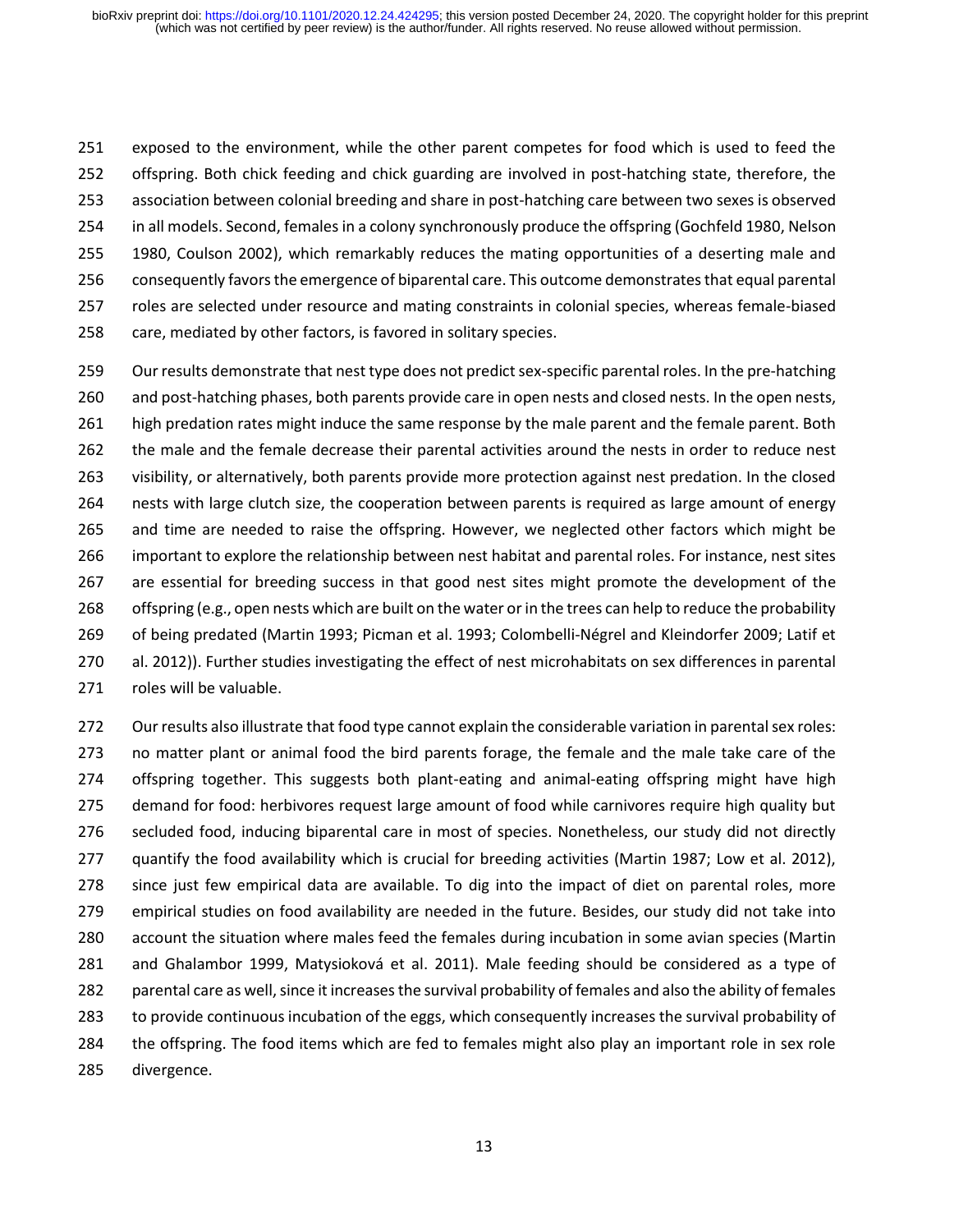In summary, our study provides the most comprehensive analyses of the effect of ecology and social environment on sex differences in parental roles using birds as model organisms. We show that ecological factors such as diet and nest type are not predictors of parental roles, although these factors have strong impacts on some life-history traits. Besides, we found that social environment as coloniality could predict parental care strategies. Further studies including empirical and comparative analyses are needed to explore the relationship between food availability, nest habitats, breeding density and parental sex roles.

### **REFERENCES**

- Alexander RD. 1974. The evolution of social behavior. *Annu Rev Ecol Evol Syst*. 5(1):325–383.
- Badyaev AV and Ghalambor CK. 1998. Does a trade-off exist between sexual ornamentation and
- ecological plasticity? Sexual dichromatism and occupied elevational range in finches. *Oikos*:319–324.
- Balshine S. 2012. Patterns of parental care in vertebrates. In: Royle NJ, Smiseth PT, Kölliker M, editors.
- *The Evolution of Parental Care*. Oxford: Oxford University Press. p. 62–80.
- Barve S, La Sorte FA. 2016. Fruiting season length restricts global distribution of female-only parental care in frugivorous passerine birds. *PLoS One*. 11(5):e0154871.
- Clutton-Brock TH .1991. *The evolution of parental care*. Princeton: Princeton University Press.
- Cockburn A. 2006. Prevalence of different modes of parental care in birds. *Proc R Soc B Biol Sci.* 273(1592):1375–1383.
- Cody ML. 1966. A general theory of clutch size. *Evolution*. 174–184.
- Collias NE. 1964. The evolution of nests and nest-building in birds. *Am Zool*. 175–190
- Collias N, Collias E. 1984. *Nest building behavior in birds*. Princeton: Princeton University Press.
- Colombelli-Négrel D, Kleindorfer S. 2009. Nest height, nest concealment, and predator type predict nest predation in superb fairy-wrens (*Malurus cyaneus*). *Ecol Res*. 24(4):921–928.
- Coulson JC. 2002. Colonial breeding in seabirds. In: Schreiber EA, Burger J, editors. *Biology of marine birds*. Boca Raton: CRC Press. p. 87–113.
- Emlen ST, Oring LW. 1977. Ecology, sexual selection, and the evolution of mating systems. *Science*. 197(4300):215–223.
- Evans JC, Votier SC and Dall SR. 2016. Information use in colonial living. *Biol Rev*. 91(3):658–672.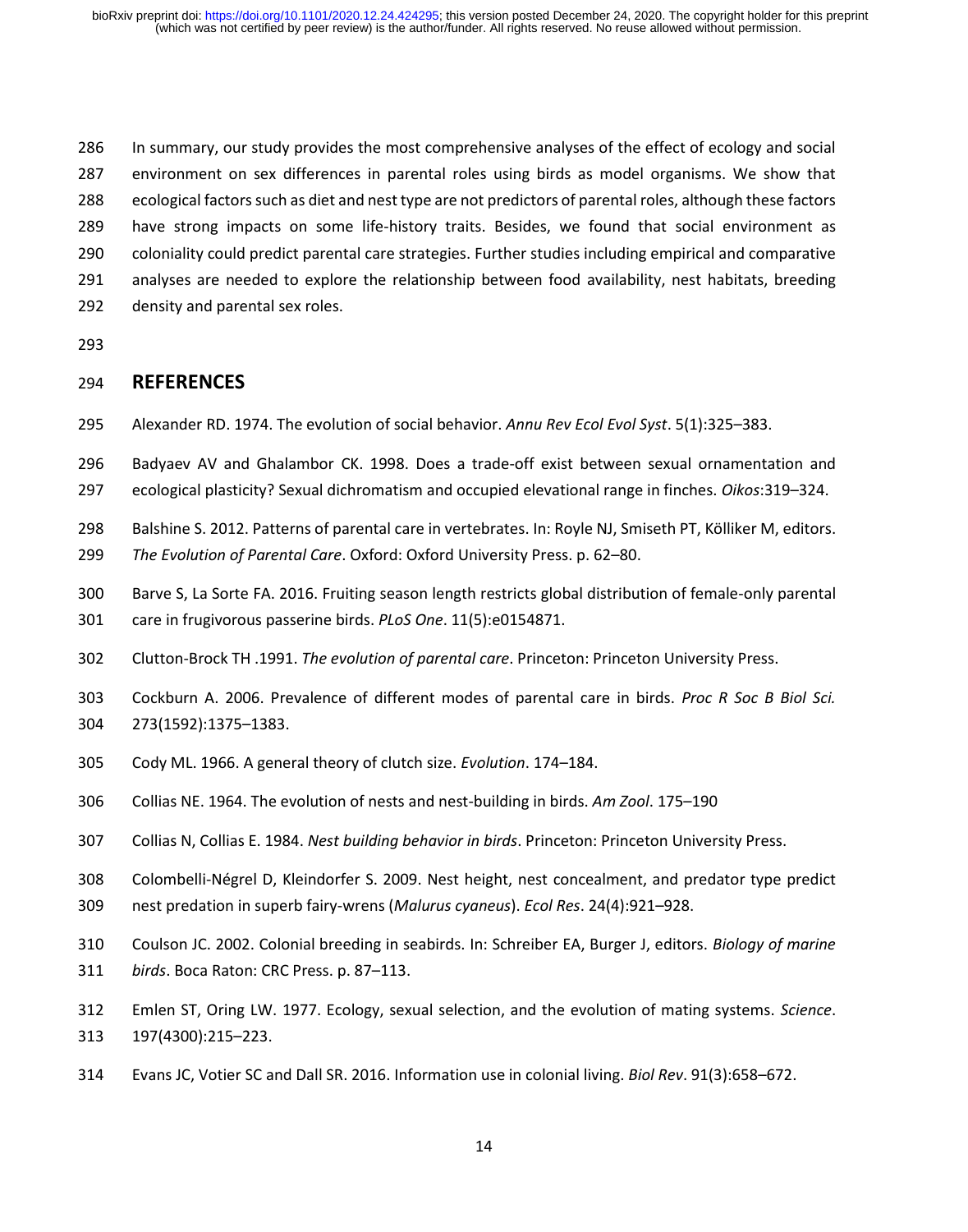- Fairbairn DJ, Blanckenhorn WU, Székely T. 2007. *Sex, size, and gender roles: evolutionary studies of sexual size dimorphism*. Oxford: Oxford University Press.
- Freckleton RP, Harvey PH, Pagel M. 2002. Phylogenetic analysis and comparative data: a test and review of evidence. *Am Nat*. 160:712–726.
- Gochfeld M. 1980. Mechanisms and adaptive value of reproductive synchrony in colonial seabirds. In:

J. Burger B, Olla L, editors. *Behavior of marine animals*. New York: Plenum Publishing Corporation. p.

- 207–270.
- Hansell M, 2000. *Bird nests and construction behaviour*. Cambridge: Cambridge University Press.
- Jetz W, Sekercioglu CH, Böhning-Gaese K. 2008. The worldwide variation in avian clutch size across
- species and space. *PLoS Biol*. 6(12):e303.
- Jetz W, Thomas GH, Joy JB, Hartmann K, Mooers AO. 2012. The global diversity of birds in space and time. *Nature*. 491(7424):444–448.
- Kleindorfer S and Hoi H. 1997. Nest predation avoidance: an alternative explanation for male incubation in Acrocephalus melanopogon. *Ethology.* 103(8):619–631.
- Klug H, Alonzo SH, Bonsall MB. 2012. Theoretical foundations of parental care. In: Royle NJ, Smiseth
- PT, Kölliker M, editors. *The Evolution of Parental Care*. Oxford: Oxford University Press. p. 21–30.
- Klug H. 2018. Why monogamy? A review of potential ultimate drivers. *Front Ecol Evol.* 6:30.
- Krause J, Ruxton GD. 2002. *Living in groups*. Oxford: Oxford University Press.
- Latif QS, Heath SK and Rotenberry JT. 2012. How avian nest site selection responds to predation risk:
- testing an 'adaptive peak hypothesis'. *J Anim Ecol*. 81(1):127–138.
- Lima SL. 2009. Predators and the breeding bird: behavioral and reproductive flexibility under the risk of predation. *Biol Rev*. 84(3):485–513.
- Lindenfors P, Revell LJ, Nunn CL. 2010. Sexual dimorphism in primate aerobic capacity: a phylogenetic test. *J Evol Biol*. 23(6):1183–1194.
- Lindstedt SL, Calder WA. 1976. Body size and longevity in birds. *Condor*. 78(1):91–94.
- Liker A, Freckleton RP, Remeš V, Székely T. 2015. Sex differences in parental care: Gametic investment,
- sexual selection, and social environment. *Evolution*. 69(11):2862–2875.
- Low M, Makan T, Castro I. 2012. Food availability and offspring demand influence sex-specific patterns
- and repeatability of parental provisioning. *Behav Ecol*. 23(1):25–34.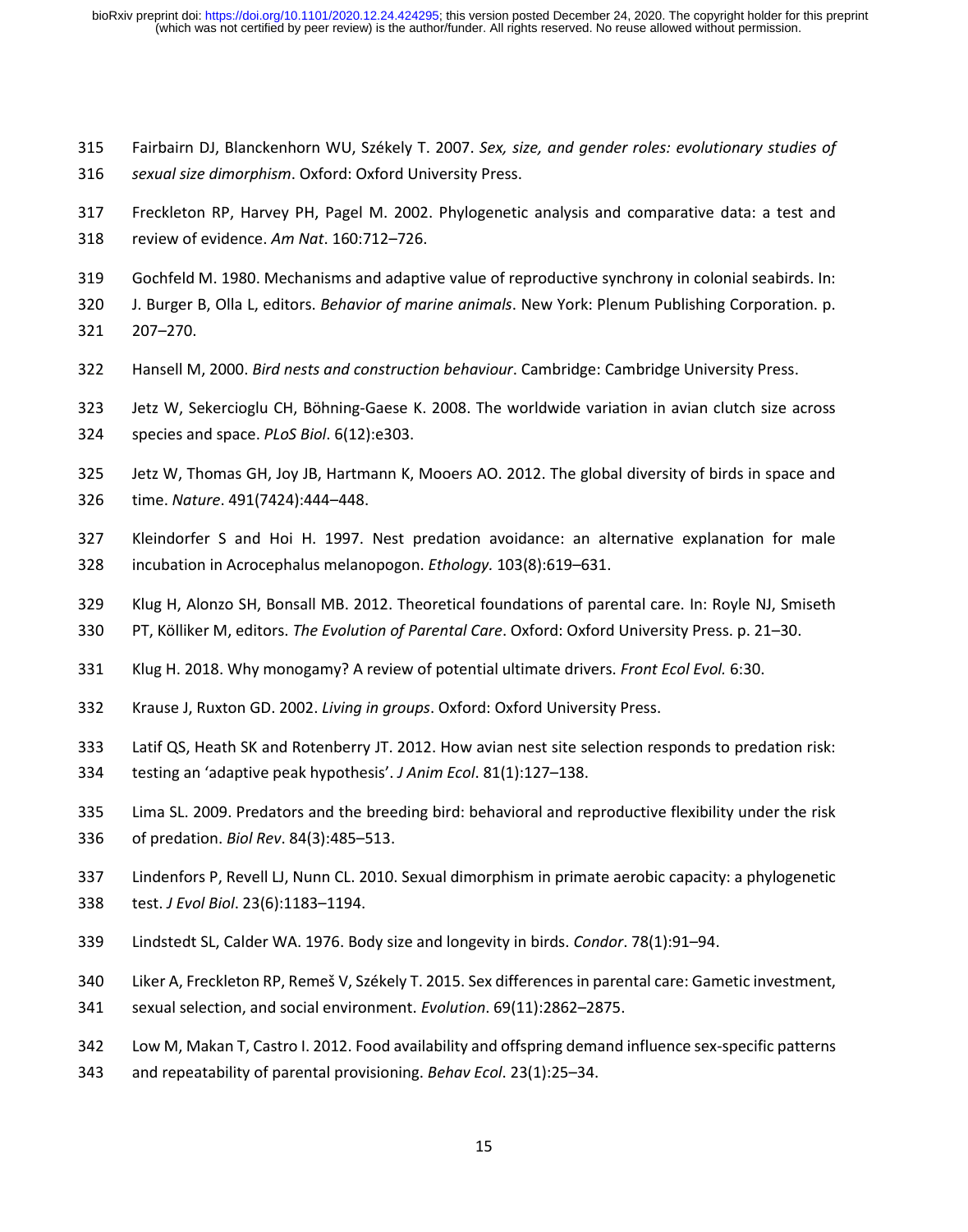Mayer C and Pasinelli G. 2013. New support for an old hypothesis: density affects extra‐pair paternity. *Ecol Evol.* 3(3):694–705.

- Martin TE. 1987. Food as a limit on breeding birds: a life-history perspective. *Annu Rev Ecol Evol Syst*. 18(1):453–487.
- Martin TE. 1993. Nest predation and nest sites. *Bio Science*. 43(8):523–532.
- Martin TE. 1995. Avian life-history evolution in relation to nest sites, nest predation, and food. *Ecol Monogr*. 65(1):101–127.
- Martin TE, Ghalambor CK. 1999. Males feeding females during incubation. I. Required by microclimate or constrained by nest predation? *Am Nat*. 153(1):131–139.
- Martin TE, Scott J and Menge C. 2000. Nest predation increases with parental activity: separating nest site and parental activity effects. *Proc Royal Soc B*. 267(1459):2287–2293.
- Martin TE and Briskie JV. 2009. Predation on dependent offspring: a review of the consequences for mean expression and phenotypic plasticity in avian life history traits. *Ann N Y Acad Sci*. 1168(1):201– 217.
- Matysioková B, Cockburn A, Remeš V. 2011. Male incubation feeding in songbirds responds differently to nest predation risk across hemispheres. *Anim Behav.* 82(6):1347–1356.
- McGraw L, Székely T, Young LJ. 2010. Pair bonds and parental behaviour. In: Székely T, Moore A, Komdeur J, editors. *Social behaviour: genes, ecology and evolution*. Cambridge: Cambridge University Press. p. 271–301.
- Montgomerie RD and Weatherhead PJ. 1988. Risks and rewards of nest defence by parent birds. *Q Rev Biol.* 63(2):167–187.
- Nelson B. 1980. *Seabirds: Their biology and ecology*. London: Hamlyn.
- Olson VA, Liker A, Freckleton RP, Székely T. 2008. Parental conflict in birds: comparative analyses of
- offspring development, ecology and mating opportunities. *Proc R Soc Lond B Biol Sci*. 275:301–307.
- Orme CDL, Freckleton RP, Thomas GH, Petzoldt T, Fritz SA, Isaac NJB. 2012. Package 'caper', reference
- manual. Available at http://cran.r-project.org/web/packages/caper/index.html.
- Perrins CR, Birkhead TR. 1983. *Avian ecology*. Glasgow (UK): Blackie.
- Peters SS. 1958. Food habits of the Newfoundland willow ptarmigan. *J Wildl Manage*. 22(4):384–394.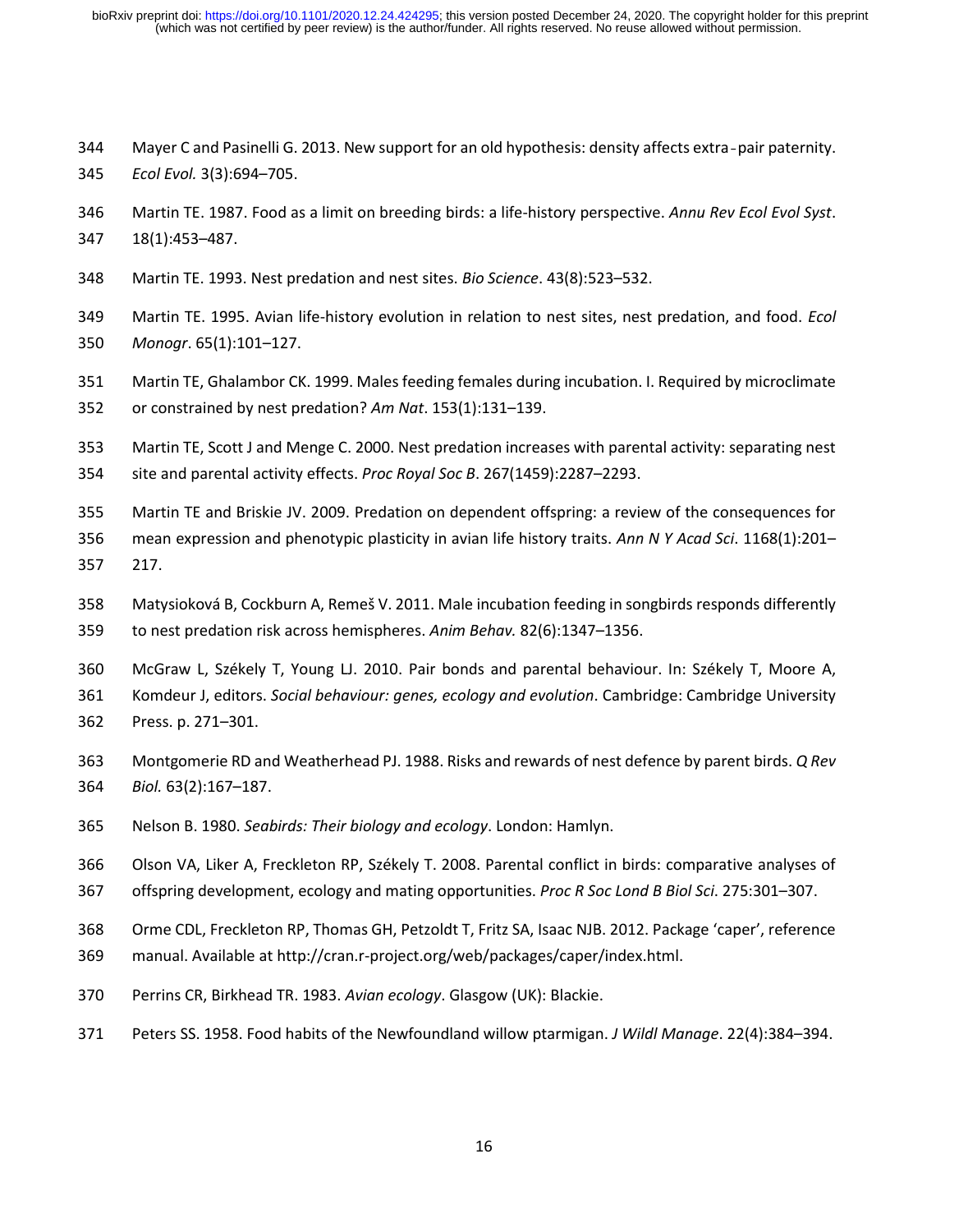- Picman J, Milks ML, Leptich M. 1993. Patterns of predation on passerine nests in marshes: effects of water depth and distance from edge. *The Auk*. 110(1):89–94.
- Remeš V, Freckleton RP, Tökölyi J, Liker A, Székely T. 2015. The evolution of parental cooperation in birds. *Proc Natl Acad Sci USA*. 112(44):13603–13608.
- Revell LJ. 2012. phytools: An R package for phylogenetic comparative biology (and other things). *Methods Ecol Evol*. 3(2):217–223.
- Royle NJ, Smiseth PT, Kölliker M. 2012. *The Evolution of Parental Care*. Oxford: Oxford University Press.
- Skutch AF. 1949. Do tropical birds rear as many young as they can nourish? *Ibis*. 91(3):430–455.
- Székely T, Williams TD. 1995. Costs and benefits of brood desertion in female Kentish plovers, Charadrius alexandrinus. *Behav Ecol Sociobiol*. 37(3):155–161.
- Thomas GH, Székely T. 2005. Evolutionary pathways in shorebird breeding systems: sexual conflict, parental care, and chick development. *Evolution*. 59(10):2222–2230.
- Trumbo ST. 2012. Patterns of parental care in invertebrates. In: Royle NJ, Smiseth PT, Kölliker M, editors. *The Evolution of Parental Care*. Oxford: Oxford University Press. p. 81–100.
- Van Turnhout CA, Foppen RP, Leuven RS, Van Strien A, Siepel H. 2010. Life-history and ecological correlates of population change in Dutch breeding birds. *Biol Conserv*. 143(1):173–181.
- Westneat DF and Sherman PW. 1997. Density and extra-pair fertilizations in birds: a comparative analysis. *Behav Ecol Sociobiol*. 41(4):205–215.
- White FN, Kinney JL. 1974. Avian incubation. *Science*, 186(4159):107–115.
- 
- 
- 
- 
- 
- 
- 
- 
-